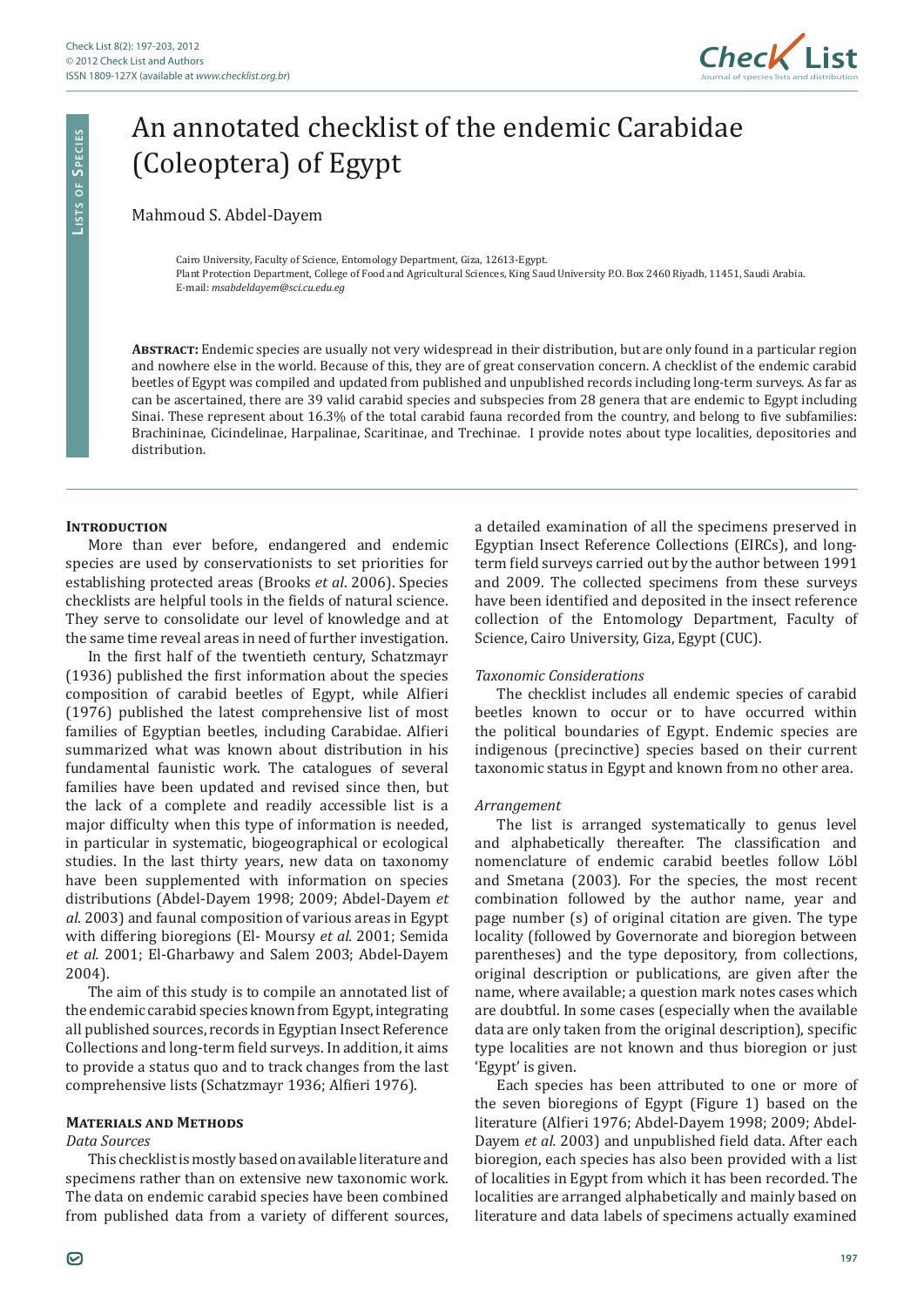#### by the author.

#### *Revision Procedures*

Species have been declared to be in the checklist only based on one or more voucher specimens in EIRCs or a reliable published record. The initial step was a compiled list of all the species recognized in Csiki (1928), Schatzmayr and Koch (1933, 1934), Schatzmayr (1936), Alfieri (1976), Löbl and Smetana (2003), and Abdel-Dayem (1998, 2009). This preliminary list was evaluated and documented by checking it, species by species, aligned with the specimens preserved in EIRCs. Additionally, the list was supplemented and refined by consulting the major reference works and selected other publications, as suitable. The annotations in the checklist are based on all of these sources.



**Figure 1.** Map of bioregions in Egypt. Legend: DLNV, Delta and Lower Nile Valley; ED, Eastern Desert; GE, Gebel Elba; MC: Mediterranean Coast; SP, Sinai Peninsula; UNV, Upper Nile Valley; WD, Western Desert.

#### *Acronyms of depositories*

ALFC – Alfieri Collection, Plant Protection Department, Faculty of Agriculture, Al Azhar University, Cairo, Egypt.

BNHMF – Basel Natural History Museum, G. Frey Collection, Switzerland.

CUC – Cairo University Collection, Entomology Department, Faculty of Science, Cairo University, Giza, Egypt.

HNHM – Hungarian National History Museum, Budapest, Hungary.

MAC – Ministry of Agriculture Collection, Insect Classification and Surveying, Plant Protection Research Institute, Agricultural Research Center, Dokki, Giza, Egypt.

MCNM – Natural History Museum of Milan, Italy.

MHNB – Museum of Natural History, Humboldt University, Berlin, Germany.

MNHN – Museum National d'Histoire Naturelle, Paris, France.

SMNH – Swedish Museum of Natural History, Stockholm, Sweden.

USNM – National Museum of Natural History, Smithsonian Institution, Washington, D.C, USA.

ZMMU – Zoological Museum of Moscow Lomonosov University, Moscow, Russia.

*Abbreviations used for bioregion in Egypt*

DLNV, Delta and Lower Nile Valley; ED, Eastern Desert; GE, Gebel Elba; MC, Mediterranean Coast; SP, Sinai Peninsula; UNV, Upper Nile Valley; WD, Western Desert.

#### **Results and Discussion**

At present, there are 39 species of endemic carabid beetles known from Egypt, comprising 28 genera in five subfamilies, and representing 16.3% of the total carabid fauna in Egypt. This high endemic percentage is due mainly to the Harpalinae (8.3%; 20 species in 17 genera), Trechinae (4.6%; 11 species in 7 genera), Scaritinae (2.1%, five species in two genera), Brachininae (0.8%, two species in one genus), and Cicindelinae (0.4%, one species in one genus). The most numerous genus is *Cilvina* (4), while *Tachyura* has three species, and *Brachinus*, *Chlaenius*, *Microlestes* and *Porotachys* include two species each. The remaining genera have only one endemic species.

#### *The Checklist*

**Subfamily: Cicindelinae Latreille, 1802 Tribe: Cicindelini Latreille, 1802 Subtribe: Cicindelina Latreille, 1802 Genus:** *Cephalota* **Dokhtouroff, 1883** 1. *Cephalota (Taenidia) tibialis tibialis* (Dejean, 1822) *Cicindela tibialis* Dejean, 1822: 55 Type locality: Port Said (Port Said, MC) Type depository: MNHN Distribution: MC: Burg El-Arab, Dekhiela, Matrouh, Port Said, Ras El-Bar. SP: Zaranik. **Subfamily: Brachininae Bonelli, 1810 Tribe: Brachinini Bonelli, 1810 Genus:** *Brachinus* **Weber, 1801** 2. *Brachinus latipennis* Peyerimhoff, 1907: 8 Type locality: Sinai (Southern Sinai, SP) Type depository: MNHN Distribution: SP: El-Hessua Oasis, Gebel Mussa, Karm Alam, Wadi Feiran, Wadi Gena, Wadi Hebran, Wadi Isla. WD: Dakhla Oasis. 3. *Brachinus (Cnecostolus) pseudocruciatus* Reitter, 1909: 30 Type locality: Alexandria (Alexandria, MC) Type depository: HNHM Distribution: DLNV: Cairo. MC: Alexandria. **Subfamily: Scaritinae Bonelli, 1810 Tribe: Clivinini Rafinesue, 1815 Subtribe: Clivinina Rafinesue, 1815 Genus:** *Clivina* **Latreille, 1802** 4. *Clivina goniostoma* Putzeys, 1866: 128 Type locality: Egypt Type depository: MNHN Distribution: no record other than the type specimen (Schatzmayr, 1936) 5. *Clivina kochi* Schatzmayr, 1936: 30 Type locality: Kirdasa (Giza, DLNV) Type depository: MCNM Distribution: DLNV: Beni Youssef, Cairo, El Wasta, Giza, Kafr Hakim, Kirdasa, Mansouriya, Mataria, Pyramids, Talbiya, Sakkara. UNV: Assuit.

6. *Clivina nitida* Mjöberg, 1905: 3 Type locality: Aswan (Aswan, UNV) Type depository: SMNH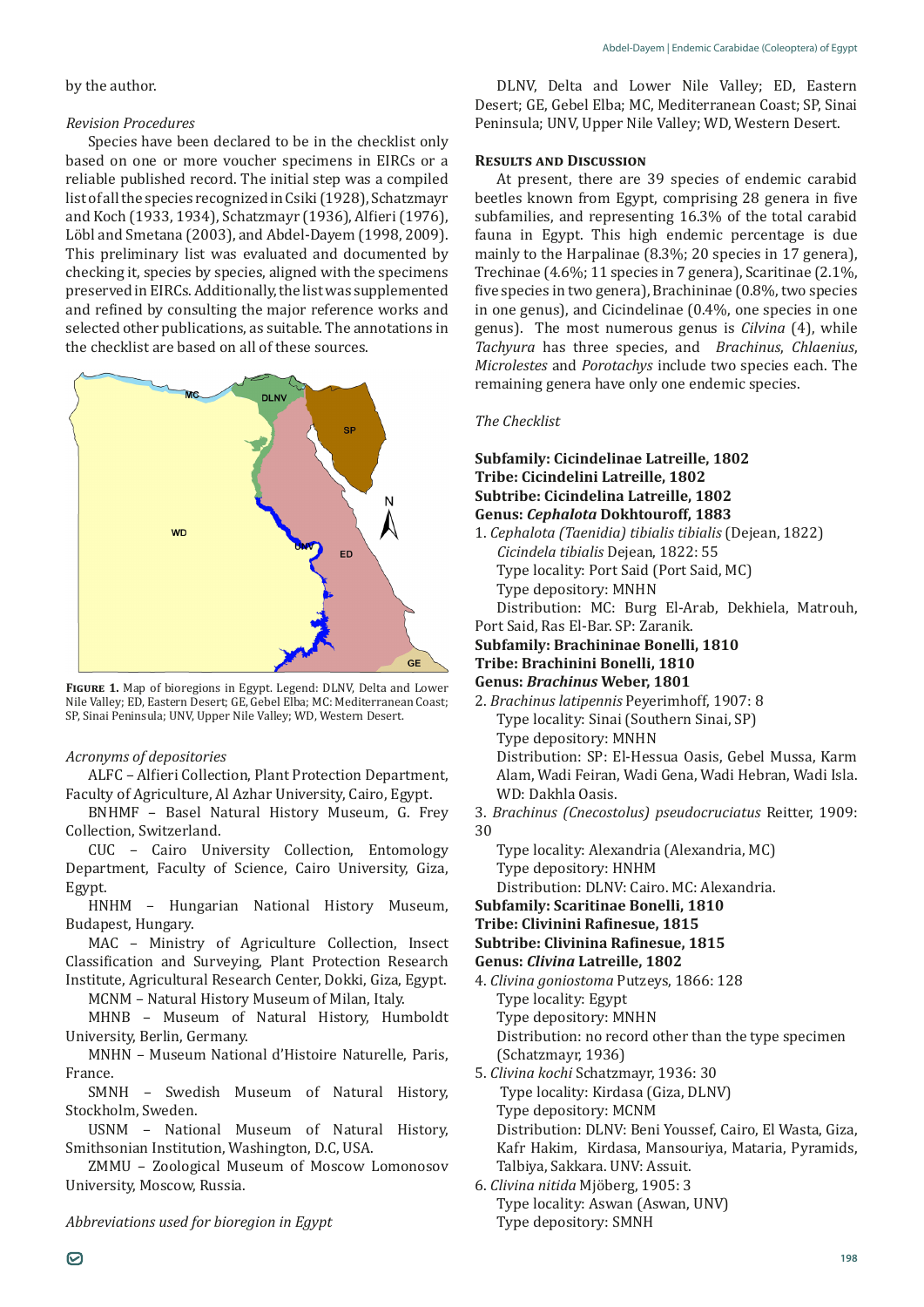Distribution: Aswan is the only known locality for this species.

- 7. *Clivina tutancamon* Schatzmayr, 1936: 30 Type locality: Barrage (Qalubyia, DLNV) Type depository: MCNM Distribution: DLNV: Barrage, Maadi, Shirbin.
- **Tribe: Dyschiriini W. Kolbe, 1880**

# **Genus:** *Dyschirius* **Bonelli, 1810**

8. *Dyschirius (Dyschiriodes) aida* Schatzmayr, 1936: 34, 37 Type locality: Ismailia (Ismailia, ED) Type depository: MCNM

Distribution: known only from the type locality.

**Subfamily: Trechinae Bonelli, 1810**

# **Tribe: Bembidiini Stephens, 1827**

# **Subtribe: Bembidiina Stephens, 1827**

- **Genus:** *Bembidion* **Latreille, 1802**
- 9. *Bembidion (Microserrullula) aegyptiacum* Dejean, 1831: 90
	- Type locality: Egypt
	- Type depository: MNHN
	- Distribution: DLNV: Barrage, Cairo, Helwan, Kafr Shukr, Katta, Marg, Mataria, Mazghouna, Rod El Farag, Shubra, Toura. SP: Wadi El Ghazal. UNV: Assuit, Aswan, Idfu, Luxor, Toshka, Wadi Halfa.
- 10. *Bembidion (Notaphocampa) moursyi* Abdel-Dayem, 1998: 189

Type locality: Toshka (Aswan, UNV) Type depository: CUC

Distribution: UNV: Khur Galal, Toshka, Wadi Alaqi.

## **Subtribe: Tachyina Motschulsky, 1862**

## **Genus:** *Helenaea* **Schatzmayr and Koch, 1934**

11. *Helenaea torretassoi* Schatzmayr and Koch, 1934: 23 Type locality: El Tor (Southern Sinai, SP). Type depository: MCNM Distribution: known only from the type locality.

## **Genus:** *Lymnastis* **Motschulsky, 1862**

12. *Lymnastis sinaiticus* Schatzmayr, 1936: 59 Type locality: Wadi Isla (Southern Sinai, SP) Type depository: MCNM Distribution: known only from the type locality

# **Genus:** *Porotachys* **Netolitzky, 1914**

13. *Porotachys efflatouni* (Schatzmayr and Koch, 1934) *Tachys efflatouni* Schatzmayr and Koch, 1934: 20 Type locality: Wadi Aideb (Red Sea, GE) Type depository: MAC

Distribution: known only from the type locality

- 14. *Porotachys shahinei* (Schatzmayr and Koch, 1934)
- *Tachys shahinei* Schatzmayr and Koch, 1934: 20 Type locality: Wadi Anid (Red Sea, GE) Type depository: MAC

Distribution: no record other than the type specimen. **Genus:** *Tachys* **Dejean, 1821**

15. *Tachys (Tachys) centromaculatus aegyptiacus* Schatzmayr and Koch, 1934: 13

- Type locality: Mex (Alexandria, MC)
- Type depository: MCNM

Distribution: DLNV: Borgash, Cairo, Helwan, Lake Qaroun, Mansouriya, Toura. ED: Ismailia, Nefisha. MC: Alexandria, Kafr El Batikh, Le Cap Mariout. SP: Zaranik. WD: Siwa Oasis.

# **Genus:** *Tachyura* **Motschulsky, 1862**

16. *Tachyura (Tachyura) akkadi* Abdel-Dayem, 2009: 72

Type locality: Wadi Aideb, (Red Sea, GE) Type depository: MAC Distribution: no record other than the type specimen.

- 17. *Tachyura (Tachyura) fadli* Abdel-Dayem, 2009: 72 Type locality: Salouga Island Protectorate (Aswan, UNV)
	- Type depository: CUC

Distribution: recorded only from the type locality.

18. *Tachyura (Tachyura) sinaitica* (Schatzmayr, 1936) *Tachys sinaiticus* Schatzmayr, 1936: 55, 58 Type locality: Wadi Isla (Southern Sinai, SP) Type depository: MCNM

Distribution: SP: Wadi Isla, Wadi Zaouatina.

#### **Tribe: Pogonini Laporte, 1834 Genus:** *Sirdenus* **Dejean, 1828**

- 19. *Sirdenus (Syrdenopsis) extensus* Chaudoir, 1871: 35 Type locality: Red Sea coast (without giving specific locality)
	- Type depository: MNHN

Distribution: Schaum collected this species from Egypt on the banks of the Red Sea (Chaudoir, 1871); it has not been collected since the original description.

# **Subfamily: Harpalinae Bonelli, 1810**

# **Tribe: Chlaeniini Brullé, 1834**

- **Subtribe: Chlaeniina Brullé, 1834**
- **Genus:** *Chlaenius* **Bonelli, 1810**
- 20. *Chlaenius (Nectochlaenius) canariensis sinaiticus* Peyerimhoff, 1907: 6

Type locality: Wadi El Ain (Southern Sinai, SP)

Type depository: MNHN

Distribution: SP: Wadi Arbaein, Wadi Budz, Wadi El Ain, Wadi Geghir, Wadi Hebran, Wadi Isla.

- 21. *Chlaenius (Trichochlaenius) tenellus* Klug, 1832: pl. 24 Type locality: Alexandria (Alexandria, MC) Type depository: MHNB Distribution: DLNV: Badrashien, Cairo, El Wasta, Giza, Sakkara, Talbiya. MC: Alexandria, Port Said. UNV:
- Assuit, Luxor. **Tribe: Cyclosomini Laporte, 1834**
- **Subtribe: Cyclosomina Laporte, 1834**

# **Genus:** *Tetragonoderus* **Dejean, 1829**

22. *Tetragonoderus (Tetragonoderus) aegypticus* Jedlička, 1952: 80

Type locality: Egypt

Type depository: HNHM

Distribution: no record other than the type specimen.

23. *Tetragonoderus (Tetragonoderus) assuanensis* Mjöberg, 1905: 2

Type locality: Aswan (Aswan, UNV)

Type depository: SMNH

Distribution: not collected since it was described.

# **Subtribe: Masoreina Chaudoir, 1870**

# **Genus:** *Aephnidius* **W.S. MacLeay, 1825**

24. *Aephnidius rutilus* (Schaum, 1863)

- *Masoreus rutilus* Schaum, 1863: 79
- Type locality: Egypt
- Type depository: MHNB

Distribution: DLNV: Cairo, Fayoum, Kafr Hakim, Kirdasa.

MC: Mersa Matrouh, Salloum. SP: Arish, Romani.

# **Tribe: Harpalini Bonelli, 1810**

**Subtribe: Harpalina Bonelli, 1810**

**Genus:** *Siopelus* **Murray, 1859**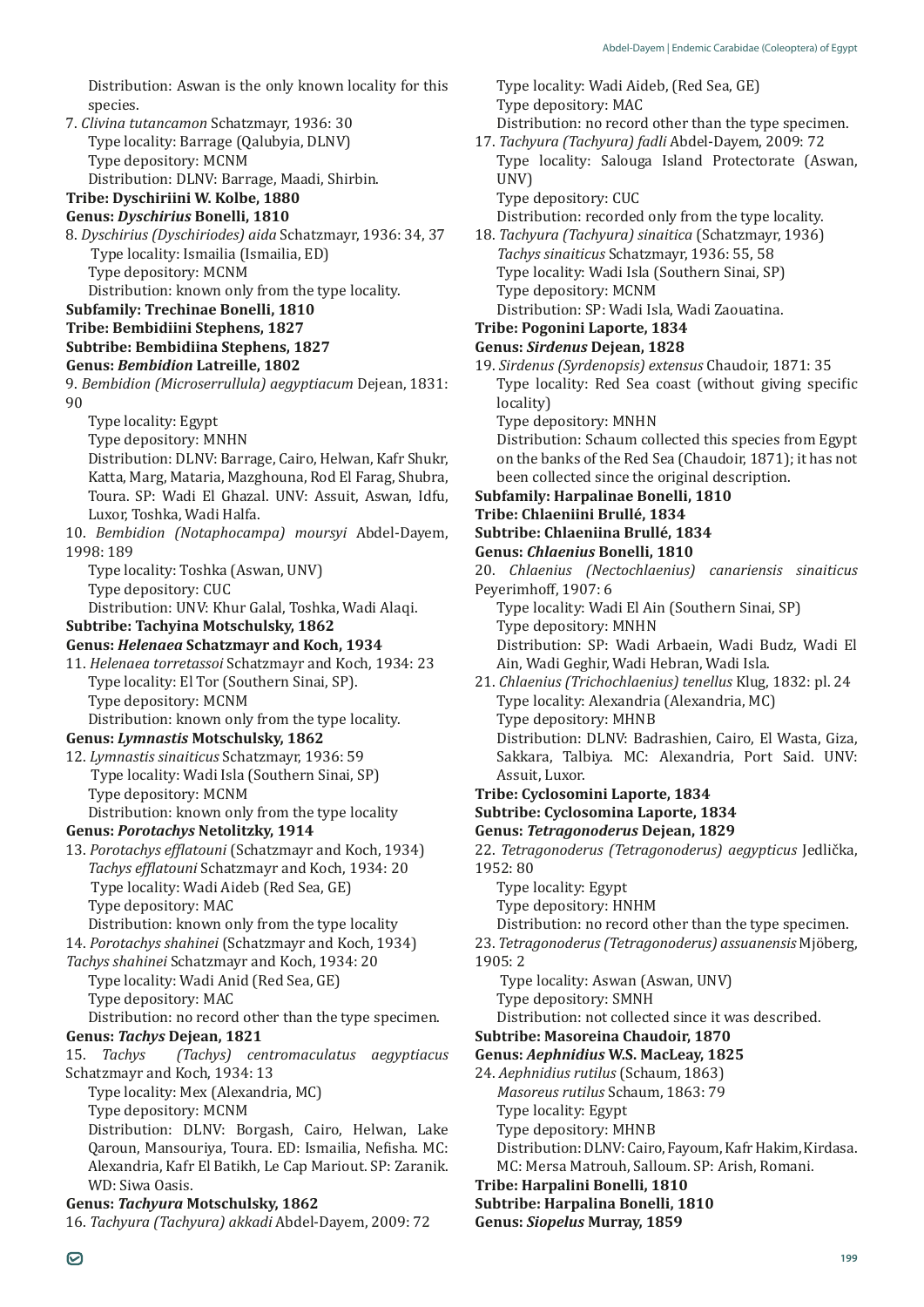25. *Siopelus laevicollis* N. Ito, 1995: 157 Type locality: Arabian Desert (probably Sinai Peninsula, according to Dr. Fritz Hieke) Type depository: MHNB Distribution: no record other than the type specimen.

# **Subtribe: Stenolophina Kirby, 1837**

**Genus:** *Anthracus* **Motschulsky, 1850**

26. *Anthracus boops* (J.R. Sahlberg, 1900) *Acupalpus boops* J.R. Sahlberg, 1900: 140 Type locality: Pyramids (Giza, DLNV) Type depository: HNHM Distribution: DLNV: Abu Rawash, Alag, Cairo, Ezbet El Nakhle, Fayoum, Giza, Helwan, Kirdasa, Maadi, Marg, Massara, Mazghouna, Pyramids, Rod El Farag, Sakkara, Toura, Waraq. MC: Alexandria.

#### **Genus:** *Dicheirotrichus* **Jacquelin du Val, 1857**

27. *Dicheirotrichus (Pelagophilus) punicus aegyptiacus*  Schatzmayr, 1936: 80 Type locality: Mediterranean coast from Hammam to Alexandria (MC) Type depository: MCNM Distribution: MC: Abu Qir, Amrieh, Burg El Arab, King Mariout, Mex, Ras El Bar. **Tribe: Lebiini Subtribe: Apenina Genus:** *Platytarus* **Fairmaire, 1850** 28. *Platytarus faminii petroffi* Antoine, 1933: 98 Type locality: Alexandria (Alexandria, MC)

Type depository: MNHN

Distribution: DLNV: Abu Rawash, Barrage, Beni Mazar, Cairo, Giza, Marg, Talbiya. MC: Alexandria, Tewfikieh.

#### **Subtribe: Dromiina Bonelli, 1810 Genus:** *Calodromius* **Reitter, 1905**

29. *Calodromius henoni* (Bedel, 1907) *Dromius henoni* Bedel, 1907: 277 Type locality: Cairo (Cairo, DLNV) Type depository: MNHN

Distribution: DLNV: Cairo, Giza, Helmieh, Helwan, Marg, Zagazig, Zeitoun.

## **Genus:** *Dromius* **Bonelli, 1810**

30. *Dromius (Dromius) alfierii* Peyerimhoff, 1927: 220 Type locality: Sinai Type depository: MNHN

Distribution: ED: Suez. SP: Gebel Asmar, Wadi Rayig, Wadi Rished.

## **Genus:** *Microlestes* **Schmidt-Göbel, 1846**

31. *Microlestes fulvus* Alfieri, 1976: 26 Type locality: Vicinity of Pyramids (Giza, DLNV) Type depository: ALFC

- Distribution: there no other record than the type specimen.
- 32. *Microlestes sinaiticus* Alfieri, 1976: 26

 Type locality: Wadi Godirate (Northern Sinai: SP) Type depository: USNM

Distribution: no record other than the type specimen. **Genus:** *Paradromius* **Fowler, 1887**

33. *Paradromius (Manodromius) cylindraticollis* (Peyerimhoff, 1927) *Dromius cylindraticollis* Peyerimhoff, 1927: 218 Type locality: Kafr El Sheikh (Sakha, DLNV) Type depository: MNHN Distribution: DLNV: Sakha, Shirbien. **Genus:** *Psammodromius* **Peyerimhoff, 1927**

34. *Psammodromius noctivagus* Peyerimhoff, 1927: 222 Type locality: Amrieh (Alexandria, MC) Type depository: MNHN Distribution: MC: Alexandria, Amrieh, Dekhielah, Hammam, Mersa Mariout, Matrouh. **Subtribe: Lionychina Jeannel, 1948 Genus:** *Tilius* **Chaudoir, 1876** 35. *Tilius obscurellus obscurellus* (Dejean, 1831) *Dromius obscurellus obscurellus* Dejean, 1831: 362 Type locality: Egypt Type depository: MNHN Distribution: DLNV: Barrage, Cairo, El Roda, Helwan, Kafr Shukr, Mansouriya, Shubra, Wardan. UNV: Assuit, Aswan, Luxor, Kuashtamma, Wadi Halfa. **Tribe: Odacanthini Laporte, 1834 Genus:** *Eucolliuris* **Liebke, 1931** 36. *Eucolliuris aegyptiaca* (Jedlička, 1960) *Colliuris aegyptiaca* Jedlička, 1960: 597 Type locality: Cairo (Cairo, DLNV) Type depository: BNHMF Distribution: known only from the type locality. **Tribe: Pterostichini Bonelli, 1810 Genus:** *Poecilus* **Bonelli, 1810** 37. *Poecilus (Ancholeus) pharao* (Lutshnik, 1916) *Platysma pharao* Lutshnik, 1916: 92 Type locality: Egypt

Type depository: Originally this species was described as *Feronia conformis* (Dejean, 1828), but the latter name is homonym of another species of *Pterostichus*. *Platysma pharao* Lutshnik is a replacement name. The type depositor of *Feronia conformis* is MNHN. Distribution: DLNV: Abu Rawash, Ayat, Badrashin, Barrage, Birqash, Cairo, Dahshour, El Aksas, Gezira, Giza, Helwan, Kafr Hakim, Kirdasa, Lake Qaroun, Maadi, Mansoura, Massara, Pyramids, Sakkara, Talbiya, Toura. MC: Amrieh, Mex, Ramleh. SP: Sharm El-Sheikh. UNV: Assuit, El Balyana, Luxor, Qena, Wadi Halfa. WD: Kharga Oasis.

#### **Tribe: Sphodrini Laporte, 1834**

**Subtribe: Atranopsina Baehr, 1982**

#### **Genus:** *Platyderus* **Stephens, 1827**

38. *Platyderus (Platyderus) ferrantei* Reitter, 1909: 29 Type locality: Cairo (Cairo, DLNV) Type depository: HNHM Distribution: It is only known from type locality.

## **Tribe: Zuphiini Bonelli, 1810**

#### **Subtribe: Zuphiina Bonelli, 1810**

**Genus:** *Zuphium* **Latreille, 1806**

39. *Zuphium(Zuphium) olens kochi* Schatzmayr, 1936: 106 Type locality: Egypt

Type depository: MCNM

Distribution: DLNV: Cairo, Fayoum, Lake Qaroun, Marg, Mazghouna, Pyramids, Sakkara Toura. ED: Qantara. MC: Alexandria, Mex, Ramleh.

*Lymnastis sinaiticus* and *Bembidion moursyi* were described from Egypt by Schatzmayr (1936) and Abdel-Dayem (1998), respectively, but they have been overlooked in the Catalogue of Palaearctic Coleoptera (Kopecky 2003) and does not mentioned in the systematic list of extant ground beetles of the world (Lorenz, 2005). The distribution of *Porotachys efflatouni* and *Porotachys*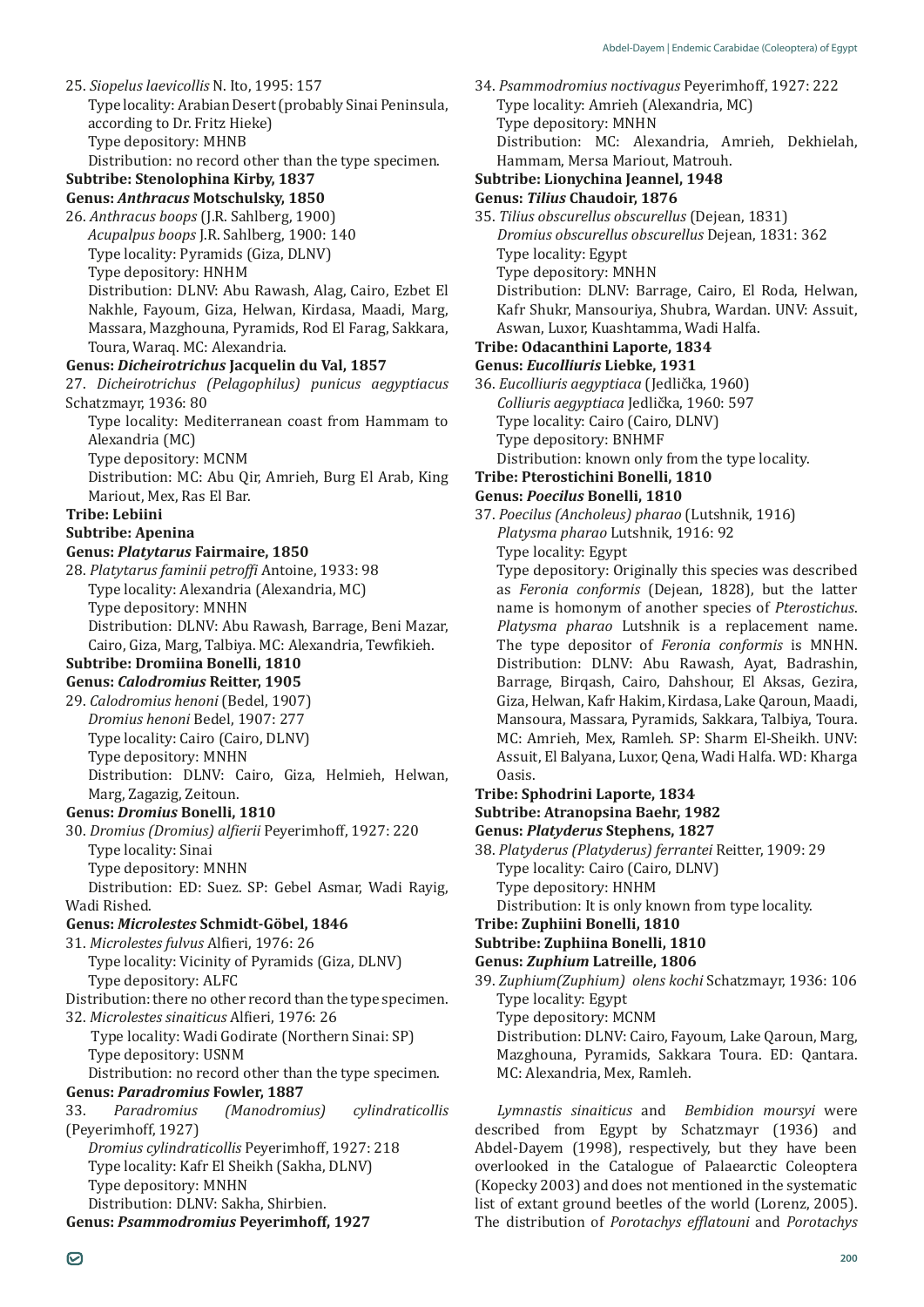*shahinei* is wrongly cited as Sinai by Kopecky (2003): Schatzmayr and Koch (1934) described these two species from the Gebel Elba area (Wadi Aideb and Wadi Anid, respectively), and they have not been recorded from Sinai (Abdel-Dayem 2004) or any other locality until now.

There is no indication of where the holotypes of *Bembidion aegyptiacum*, *Clivina goniostoma*, *Aephnidius rutilus*, *Poecilus pharao*, *Tetragonoderus aegypticus*, *Tilius obscurellus obscurellus*, and *Zuphium olens kochi* were collected in Egypt, so it is difficult to determine their type localities.

The following 15 taxa have been described from Egypt, but there are no subsequent records other than the type specimens. *Clivina goniostoma*, *C. nitida*, *Dyschirius aida*, *Eucolliuris aegyptiaca*, *Lymnastis sinaiticus*, *Microlestes fulvus*, *M. sinaiticus*, *Platyderus ferrantei*, *Porotachys efflatouni*, *P. shahinei*, *Siopelus laevicollis*, *Sirdenus extensus*, *Tachyura akkadi*, *T. fadli*, *Tetragonoderus aegypticus*, and *T. assuanensis*.

The following carabid species have been considered as endemic to Egypt by at least one author, but should not be categorized as such:

*1. Abacetus longiusculus* Chaudoir, 1869. Although this species was recorded from Senegal and Sudan (Schatzmayr 1936), Bousquet (2003) reported it as endemic to Egypt.<br>2. Bembidio

*2. Bembidion karounense* Jedlička, 1959. This species is synonym of *B. latiplaga* Chaudoir, 1850 (Abdel-Dayem 1998).

*3. Chlaenius cruciatus* Dejean, 1831. While the type locality is Senegal, and it has been recorded from Sudan and Egypt (Schatzmayr 1936) and Libya (Le-Quellec and Ringenbach 2004), Kirschenhofer (2003) reported it as endemic to the Egyptian fauna.

*4. Chlaenius laeviplaga laeviplaga* Chaudoir, 1876. Although its type locality is Ethiopia, Kirschenhofer (2003) reported this species as endemic to Egypt.<br>5. Chlaenius pharaonis (Motsch

*5. Chlaenius pharaonis* (Motschulsky, 1865). According to Lorenz (2005) this may be a synonym of *Chlaenius (Epomis) circumscriptus* (Duftschmid, 1812).

*6. Clivina erythropyga* Putzeys, 1866. Balkenohl (2003) listed this species as endemic to Egypt, and *C. madagascariensis* from Yemen; meanwhile, he listed *C. natalensis* as a synonym of *C. madagascariensis*. Kult (1959) and Lorenz (2005) treated *C. erythropyga* and *C. madagascariensis* as proper different species. However, according to Bruneau de Miré (1990) *C. erythropyga* only separtaed from *C. madagascariensis* by its redish brown elytral apex and that is why he has the opinion that *C. erythropyga* is a subspecies of *C. madagascariensis*. Also Kult (1959) states that, apart from the colour of the apex, *C. erythropyga* is very similar to *C. natalensis*. According to Ron Felix (unpublished data), there are no differences between the male genitalia of *C. madagascariensis*, *C. natalensis* and *C. erythropyga* from the museum in Tervuren. Maybe *C. erythropyga* is only a colour variation of *C. madagascariensis* as several specimens of the latter taxon may have a dark red tip or cross band at the apex of the elytra. After he studying several publications like the above mentioned and others, it is clear that *C. erythropyga* has a rather vast distribution in Africa: from Guinee Bissau (Serrano, 1996) till East and Southwest Africa (Kult, 1959), and according to Mateu (1966) in whole Africa. Therefore, apart from taxonomic status of this species, *C. erythropyga*

is not endemic to Egypt.<br>7. Lophyridia fim *7. Lophyridia fimbriata* (Dejean, 1831). This was reported wrongly as endemic to Egyptian fauna (Puchkov and Matalin 2003). It was described from Senegal, and has been recorded from Sudan and Egypt as *Cicindela dongalensis* Klug, 1832; clearly it is not a species endemic to the Egyptian fauna (Abdel-Dayem *et al.* 2003).

*8. Microlestes levipennis longipennis* Motschulsky, 1859. Egypt was indicated as the type locality for the holotype (ZMMU) of this species, and it has never been collected from Egypt since its description. Thus it is likely that this species comes from Anglo Egyptian Sudan (Schatzmayr 1936). Based on this comment, most likely this taxon is doubtful for the Egyptian fauna.<br>9. Porotachys zulficari (Schatzmayr and

*9. Porotachys zulficari* (Schatzmayr and Koch, 1934). This was recorded as endemic to Egypt (Kopecky 2003). However, it can no longer be considered to be endemic since I have received specimens from the United Arab Emirates (from Ron F. Felix in 2009); these specimens were identical to the holotype of *P. zulficari* preserved in the MAC Collection.<br>10. Tachys c

10. *Tachys dimediatus alexandrinus* Schatzmayr and Koch, 1934. This was recorded as endemic to Egypt (Kopecky 2003), but now has been reported from Libya (Le-Quellec and Ringenbach 2004).

*11. Tachys torretassoi* Schatzmayr and Koch, 1934. This was described from Suez, and has been considered to be endemic to Egypt (Kopecky 2003); however, it has been recorded from Palestine (Schatzmayr 1936) and the Emirates (Felix 2009).

*12. Zabrus ventricosus* (C. Zimmermann, 1931). This was reported as endemic to Egypt (Serrano and Andújar, 2003), but now has been recorded from Libya (Le-Quellec and Ringenbach 2004).

For more than 35 years, Alfieri (1976) remained the principal source of data on the Egyptian beetle fauna, while progressively becoming outdated. A new, revised and updated list of the endemic carabid species is provided here, recognizing 39 valid endemic species. This list does not claim to be complete, but provides an updated listing. Further continuous observations will be necessary to complete the species list.

Even more differences are apparent when compared to the last checklist compiled by Alfieri (1976), possibly due to nomenclatural and taxonomic problems, wrongly reported species, new described species, and distribution records from the Egyptian fauna or other adjacent countries. Undoubtedly, there are gaps in this list, particularly with respect to localities. As anticipated, a list of this nature is a reflection of collectors and their preferences and research projects. There are, for example, many fewer published papers or records available on the carabid fauna of the Western Desert in Egypt. Moreover, the taxonomic status of some Egyptian endemic species is questionable. This concern is especially for taxa described by Jedlička and Schatzmayr, which probably have never been revised. These need serious taxonomic work in future. Thirty nine species represents a significant number of endemic taxa; further surveys and distribution analysis are needed to illustrate the considerable significance of the country for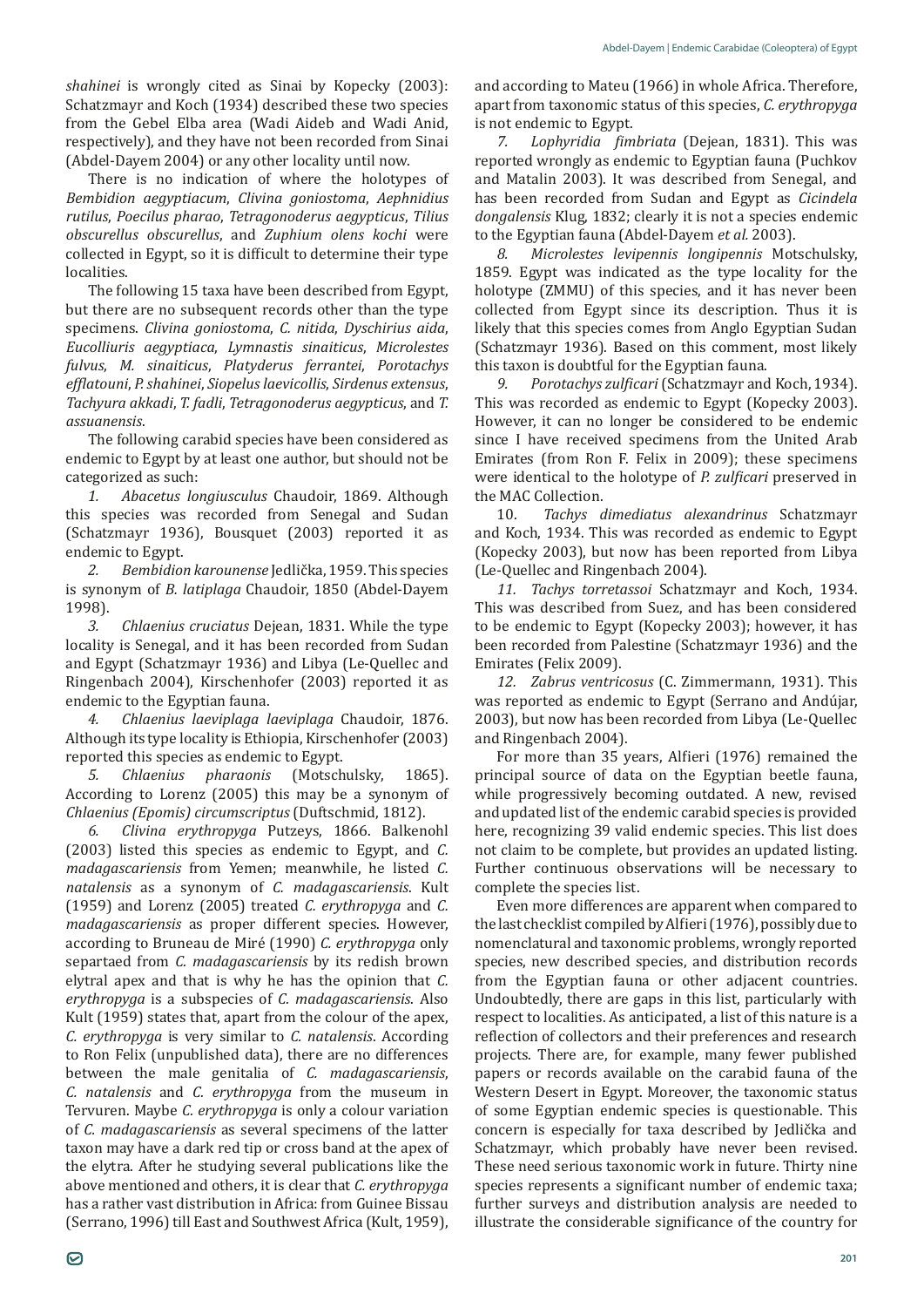insect conservation. I hope that this work will be a basis for future taxonomical and ecological investigations of the Egyptian endemic species.

**Acknowledgments:** I am grateful to the Insect Reference Collections at Ain Shams University (Prof. Hasan H. Fadl), Al Azhar University (Dr. Mohamed Kamel), Cairo University, Entomological Society of Egypt (Dr. Hany A. Abd-El Gawad), and Ministry of Agriculture (Prof. Kamal H. El-Akkad) for permission to check all the carabid specimens that formed the basis for this study. I thank also Ron F. Felix (Netherlands) for providing *Porotachys zulficari* specimens collected from United Arab Emirates. I thank the Museum of Natural History in Humboldt University, Berlin (Bernd Jaeger and Manfred Uhlig); the Hungarian Natural History Museum in Budapest (Gyozo Szél); the National Museum of Natural History in Bulgaria (Dr. Borislav Guéorguiev); the Muséum National d'Histoire Naturelle in Paris (Azadeh Taghavian); and Zoological Museum of Moscow (Dr. Boris Kataev) for providing the data of type material collected from Egypt. The author is grateful to Dr Francis Gilbert, School of Biology, Nottingham University, Nottingham, UK; for linguistic reviewing and commenting on the manuscript. I am deeply indebted to Cairo University for supporting me during all my field trips and providing all facilities during lab work. The author is indebted to the two reviewers whose comments and suggestions helped to improve an earlier version of this article.

#### **Literature Cited**

- Abdel-Dayem, M.S. 1998. The Egyptian species of *Bembidion* Latreille, 1802 (Coleoptera, Carabidae). *Bulletin of the Entomological Society of Egypt* 76: 181-214.
- Abdel-Dayem, M.S. 2004. Diversity and spatial distribution of ground and tiger beetles (Carabidae, Coleoptera) in the Sinai peninsula, Egypt. *Bulletin of the Entomological Society of Egypt* 81: 57-80.
- Abdel-Dayem, M.S. 2009. Two new species of the ground beetle genus *Tachyura* Motschulsky, 1862 from Egypt (Coleoptera: Carabidae: Trechinae: Bembidiini). *Zoology in the Middle East* 48: 71-74.
- Abdel-Dayem, M.S., M.S. EL-Hawagry and S.A. Hassan. 2003. A review of the Egyptian species of tiger beetles (Coleoptera, Carabidae, Cicindelinae). *Bulletin of the Entomological Society of Egypt* 80: 193- 217.
- Alfieri, A. 1976. The Coleoptera of Egypt (Monograph). *Mémoires de la Société Entomologique d' Egypte* 5: i-xvi, 1-361.
- Antoine, M. 1933. Notes d'entomologie marocaine. XIV. Carabiques nouveaux ou intéressants (Ins. Coléopt.). *Bulletin de la Société des Sciences Naturelles du Maroc* 13: 69-101.
- Balkenohl, M. 2003. Archostemata-Myxophaga-Adephaga; Family Carabidae: Subfamily Scaritinae; p. 219-234 *In* I. Löbl and A. Smetana (ed.). *Catalogue of Palaearctic Coleoptera*. Volume 1: Denmark: Stenstrup, Apollo Books.
- Bedel, L. 1907. *Catalogue raisonné des Coléoptères du nord de l'Afrique. (Maroc, Algérie, Tunisie et Tripolitanie) avec notes sur la faune des Îles Canaries et de Madère, première partie.* Paris: Société Entomologique de France. 402 pp.<br>Bousquet. Y. 2003.
- Archostemata-Myxophaga-Adephaga; Family Carabidae: Subfamily Harpalinae: Tribe Abacetini; p. 346-347 *In*  I. Löbl and A. Smetana (ed.). *Catalogue of Palaearctic Coleoptera*. Volume 1: Denmark: Stenstrup, Apollo Books.
- Brooks, T.M., R.A. Mittermeier, G.A.B. da Fonseca, J. Gerlach, M. Hoffmann, J.F. Lamoreux, C.G. Mittermeier, J.D. Pilgrim, and A.S.L. Rodrigues. 2006. Global biodiversity conservation priorities. *Science* 313:58-61.
- Bruneau de Miré, Ph., 1990, Les Coléoptères Carabiques du Tibesti. *Annls. Soc. ent. Fr. (N.S.)*, 26, 4: 499-554.
- Chaudoir, M. de. 1871. Essai monographique sur le groupe des pogonides. *Annales de la Société Entomologique de Belgique* 14: 21-61.
- Csiki, E. 1928. Carabidae II. Mormolycinae et Harpalinae I (Pars 97); p. 1-226 *In* W. Junk and S. Schenkling (ed.). *Coleopterorum Catalogus*. Volume II. Berlin: W. Junk.
- Dejean, P.F.M.A. 1822. New species; 91-134, pl. 6-10 *In* P.A. Latreille and P.F.M.A. Dejean *Histoire naturelle et iconographie des insects coléoptères d' Europe.* 1-e livraison, Paris: Crevot.
- Dejean, P.F.M.A. 1831. *Species général des coléoptères, de la collection de M. le Comte Dejean.* Tome cinquième. Paris: Méquignon-Marvis. viii + 883 pp.
- El-Moursy, A.A., M.S. El-Hawagry, M.S. Abdel-Dayem and H.H. Fadl. 2001. Insect diversity in Zaranik Protectorate, Northern Sinai, Egypt. *Egyptian Journal of Natural History* 3: 62-80.
- El-Gharbawy, A.A. and M.M. Salem. 2003. Occurrence and distribution of family Carabidae (Coleoptera) in Egypt. *Al-Azhar Bulletin of Science* 14 (2): 53- 63.
- Felix, R.F.F.L. 2009. Order Coleoptera, family Carabidae. *Arthropod fauna of the UAE* 2:66-141.

Ito, N. 1995. A new genus and two new species of the Selenophori group

(Harpalini, Carabidae, Coleoptera). *Japanese Journal of Systematic Entomology* 1(2): 153-159.

- Jedlička, A. 1952. Neue Carabiden aus der Sammlung des ungarischen naturwissenschaftlichen Museums in Budapest (Col.). *Annales Historico-Naturales Musei Nationalis Hungarici* 43 (2): 79-93.
- Jedlička, A. 1960. Neue Carabiden aus der Sammlungen des Museums Frey (Col.). *Entomologischen Arbeiten aus dem Museum G. Frey* 11: 587-598.
- Kirschenhofer, E. 2003. Archostemata-Myxophaga-Adephaga; Family Carabidae: Subfamily: Harpalinae: Tribe: Chlaeniini; p. 347-356 *In* I. Löbl and A. Smetana (ed.). *Catalogue of Palaearctic Coleoptera*. Volume 1: Denmark: Stenstrup, Apollo Books.
- Klug, J.C.F. 1832. Decas tertia; Sheets a-f, pl. xxi-xxx *In Symbolae Physicae, seu icones et descriptiones insectorum, quae ex itinere per Africam borealem et Asiam occidentalem Friderici Guilelmi Hemprich et Christiani Godofredi Ehrenberg studio novae aut illustratae redierunt*. 42 unn. Sheets+50 pl., Berlin: Mittler.<br>Konecky T. 2003. Archostemata-M
- Kopecky, T. 2003. Archostemata-Myxophaga-Adephaga; Family Carabidae: Subfamily: Trechinae: Tribe Bembidiini: Subtribe Tachyina; p. 273-280 *In* I. Löbl and A. Smetana (ed.). *Catalogue of Palaearctic Coleoptera*. Volume 1: Denmark: Stenstrup, Apollo Books.
- Kult, K., 1959, Revision of the African Species of the old Genus *Clivina* Latr. *Revue de Zoologie et de Botanique Africaines* LX, 1-2: 172-225.
- Le-Quellec, J.L. and J.C. Ringenbach: *Beetles of Libya*. 16 June 2004. Electronic website accessible at http://jcringenbach.free.fr. Accessed on 4 October 2011.
- Löbl, I. and A. Smetana. 2003. *Catalogue of Palaearctic Coleoptera*. Volume 1: Archostemata-Myxophaga-Adephaga. Copenhagen: Apollo Books. 819 p.
- Lorenz, W., 2005, *Systematic list of extant Ground Beetles of the world. (Insecta Coleoptera "Geadephaga": Trachypachidae and Carabidae incl. Paussinae, Cicindelinae, Rhysodinae)*, second edition. Tutzing: W. Lorenz, 530p.
- Lutshnik, V.N. 1916. Analecta synonymica de quibusdam Platysmatinis (Coleoptera, Carabidae). II. *Russkoe Entomologicheskoe Obozrenie* 16: 92.
- Mateu, J., 1966, Coléoptères Carabiques récoltés par J. Mateu dans l'Ennedi et au Nord-Tchad. *Bulletin de l'I.F.A.N.*, T. XXVIII, sér. A, 4: 1501-1544.
- Mjöberg, E. 1905. Coleoptera of the Swedish Zoological Expedition to Egypt and the White Nile. Fam. Cicindelidae and Carabidae; p. 1-20 *In*  K.W. Appelberg (ed.). *Results of the Swedish Zoological Expedition to Egypt and White Nile 1901 under the direction of L.A. Jägerskiöld*. 10a: Uppsala: the Library of the Royal University.
- Motschulsky, V. de. 1859. Insectes nouveaux ou peu connus des basins de la Méditerranée et de la mer Noire jusqu'à la mer Caspienne. *Etudes Entomologiques* 8: 119-144.
- Motschulsky, V. de. 1865. Énumération des nouvelles espèces de Coléoptères rapports de ses voyages. 4-éme article. (Suite). *Bulletin de la Société Impériale des Naturalistes de Moscou* 37: 297-355.
- Peyerimhoff, P. de. 1907. Liste des Coléoptères du Sinai. *L'Abeille, Journal d'Entomologie* 31: 1-55.
- Peyerimhoff, P. de. 1927. Carabides égyptiens (Colépt.). *Bulletin de la Société Royale Entomologique d'Egypte* 19: 218-223.
- Puchkov, A.V. and A.V. Matalin. 2003. Archostemata-Myxophaga-Adephaga; Family Carabidae: Subfamily Cicindelinae; p. 99-118 *In*  I. Löbl and A. Smetana (ed.). *Catalogue of Palaearctic Coleoptera*. Volume 1: Denmark: Stenstrup, Apollo Books.
- Putzeys, J.A.A.H. 1866. Révision générale des clivinides. *Annales de la Société Entomologique d'Belgique* 10: 1-242.
- Reitter, E. 1909. Espèces nouvelles de Coléoptères égyptiens. *Bulletin de la Société Entomologique d'Egypte* 1: 29-32.
- Sahlberg, J.R. 1900. Bestimmungs-Tabellen der europäischen Coleopteren. XLI. Heft. Enthaltend Carabidae. Abtheilung: Harpalini und Licinini. *Verhandlungen des Naturforschenden Vereines in Brünn* 38: 33-155.
- Schatzmayr, A. 1936. Risultati scientifici della spedizione entomologica di S.A.S. il Principe Alessandro della Torre e Tasso in Egitto e nella penisola del Sinai. XII. Catalogo ragionato dei Carabidi finora noti d'Egitto e del Sinai. *Pubblicazioni del Museo entomologico Pietro Rossi* 14(1): 1-114.
- Schatzmayr, A. and C. Koch. 1933. Risultati scientifici della spedizione entomologica di S.A.S. il Principe Alessandro della Torre e Tasso in Egitto e nella Penisola Sinai. I. Descrizione di un nuovo genere appartenente alla sezione dei Clivinia (Coleotteri: Carabidae-Scaritinae). *Bulletin de la Société Royale Entomoloique d'Égypte* 17: 121-125.
- Schatzmayr, A. and C. Koch. 1934. Risultati scientifici della spedizione entomologica di S.A.S. il Principe Alessandro della Torre e Tasso in Egitto e nella Penisola Sinai. IV. *Tachys* Steph. *Bolletino della Societe Adriatica di Scienze Naturali Trieste* 33: 1-23.
- Schaum, H.R. 1863. Beiträge zur Kenntniss einiger Carabicinen-Gattungen. *Berliner Entomologische Zeitschrift* 7: 67-92.